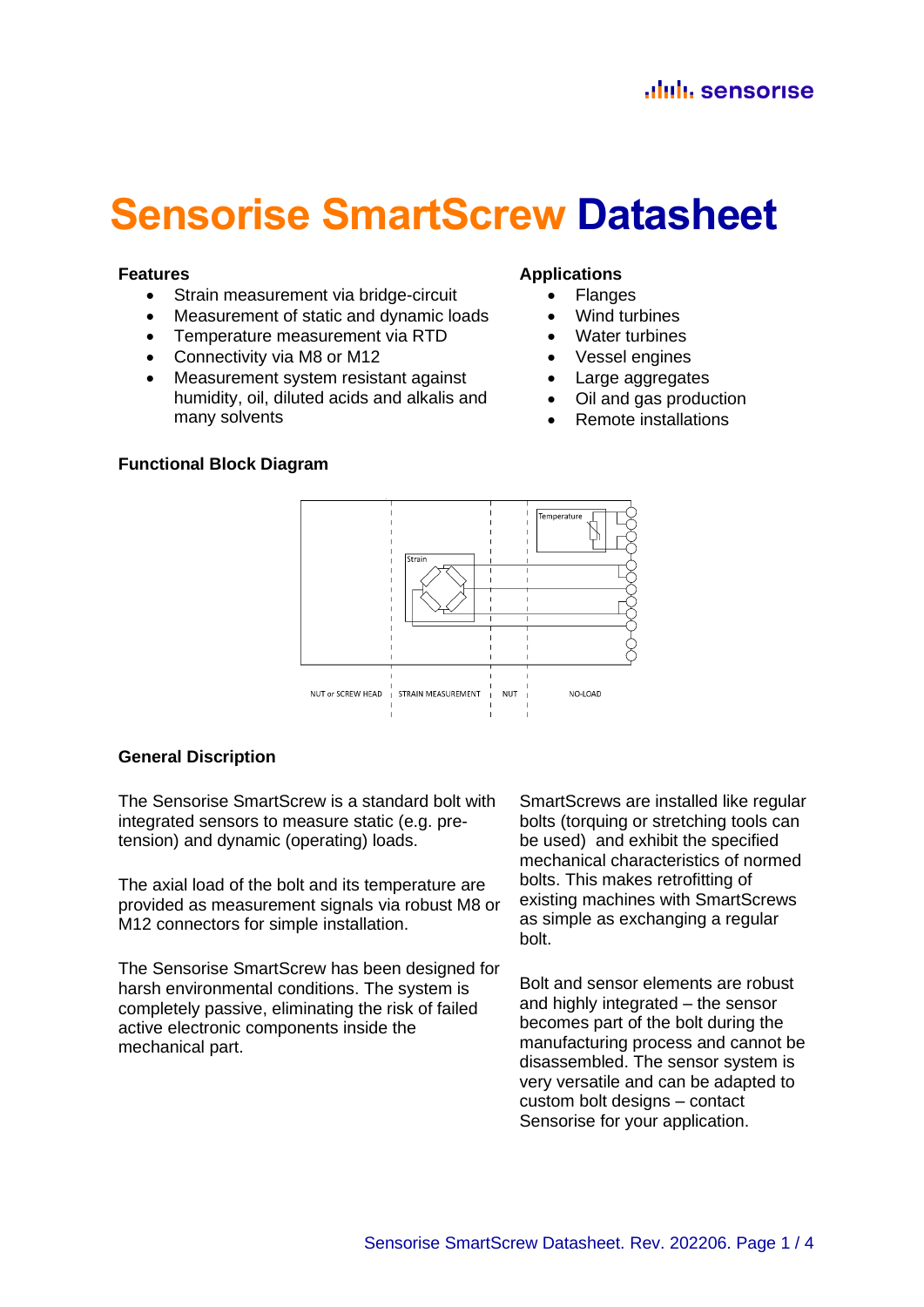### aluli sensorise

#### **Specifications**

| <b>Parameter</b>            |                      | <b>Units</b>    | <b>Comments</b>                |
|-----------------------------|----------------------|-----------------|--------------------------------|
| <b>TEMPERATURE</b>          |                      |                 |                                |
| <b>Type</b>                 | Pt100                |                 | Pt1000 optionally available    |
| Resistance                  | 100                  | Ohm             | @ 20 °C                        |
| Range                       | $-50$ $+100$         | $^{\circ}C$     |                                |
| Tolerance                   | Class B              |                 |                                |
| <b>STRAIN</b>               |                      |                 |                                |
| <b>Type</b>                 | Integrated           |                 |                                |
|                             | strain gauge         |                 |                                |
| Bridge resistance           | 3605000              | Ohm             | Resistance depends on thread   |
|                             |                      |                 | dimensions.                    |
| Temperature coefficient     | < 10                 | ppm             |                                |
| Bridge supply voltage       | 5                    | V <sub>DC</sub> |                                |
| Output sensitivity          | 0.210                | mV/V            | Depending on active strain     |
|                             |                      |                 | measurement length             |
| Minimum clamping length for | 1 x bolt             |                 |                                |
| sensorial thread section    | diameter             |                 |                                |
| <b>MECHANICAL</b>           |                      |                 |                                |
| Connector type              | M8 or M12            |                 | IP67, other connectors         |
|                             |                      |                 | available upon request         |
| Bolt types                  | <b>HV Bolts</b>      |                 | Custom designs available       |
|                             | <b>Hex Bolts</b>     |                 | upon request                   |
|                             | <b>Stud Bolts</b>    |                 |                                |
|                             | <b>Treaded</b>       |                 |                                |
|                             | <b>Rods</b>          |                 |                                |
| Connector placement         | Nut-side             |                 | Head-side optionally available |
| Minimum thread              | M <sub>20</sub> or G |                 | Custom designs available       |
|                             | 5/8"                 |                 | upon request                   |
| Maximum bolt length         | No limit             |                 |                                |
| No-Load distance            | 16                   | mm              | Recess for connectivity        |

#### **Certifications**\*

DIN EN ISO 9001 : 2015 Bureau Veritas AD-2000/WO<br>Pressure Equipment Direvtive 2014/68/EU ASME Code Section III Pressure Equipment Direvtive 2014/68/EU KTA 1401, AVS D 100/50<br>
KSB – NCA-3800 and 100CFR21<br>
Emerson – NCA-4250 DNV GL **Kobe Steel Ltd. – NCR-Regulations** 

Emerson – NCA-4250 \*more upon request

#### **Absolute Maximum Ratings**

| <b>Parameter</b>                  |           | <b>Units</b> | <b>Comments</b>           |
|-----------------------------------|-----------|--------------|---------------------------|
| Storage temperature range         | $-65+100$ | $^{\circ}C$  |                           |
| Operating temperature range - dry | $-40+85$  | $^{\circ}$ C | Extended range available. |
| Operating temperature range - wet | $-40+60$  | $^{\circ}C$  |                           |
| Bridge supply voltage             | 10        |              |                           |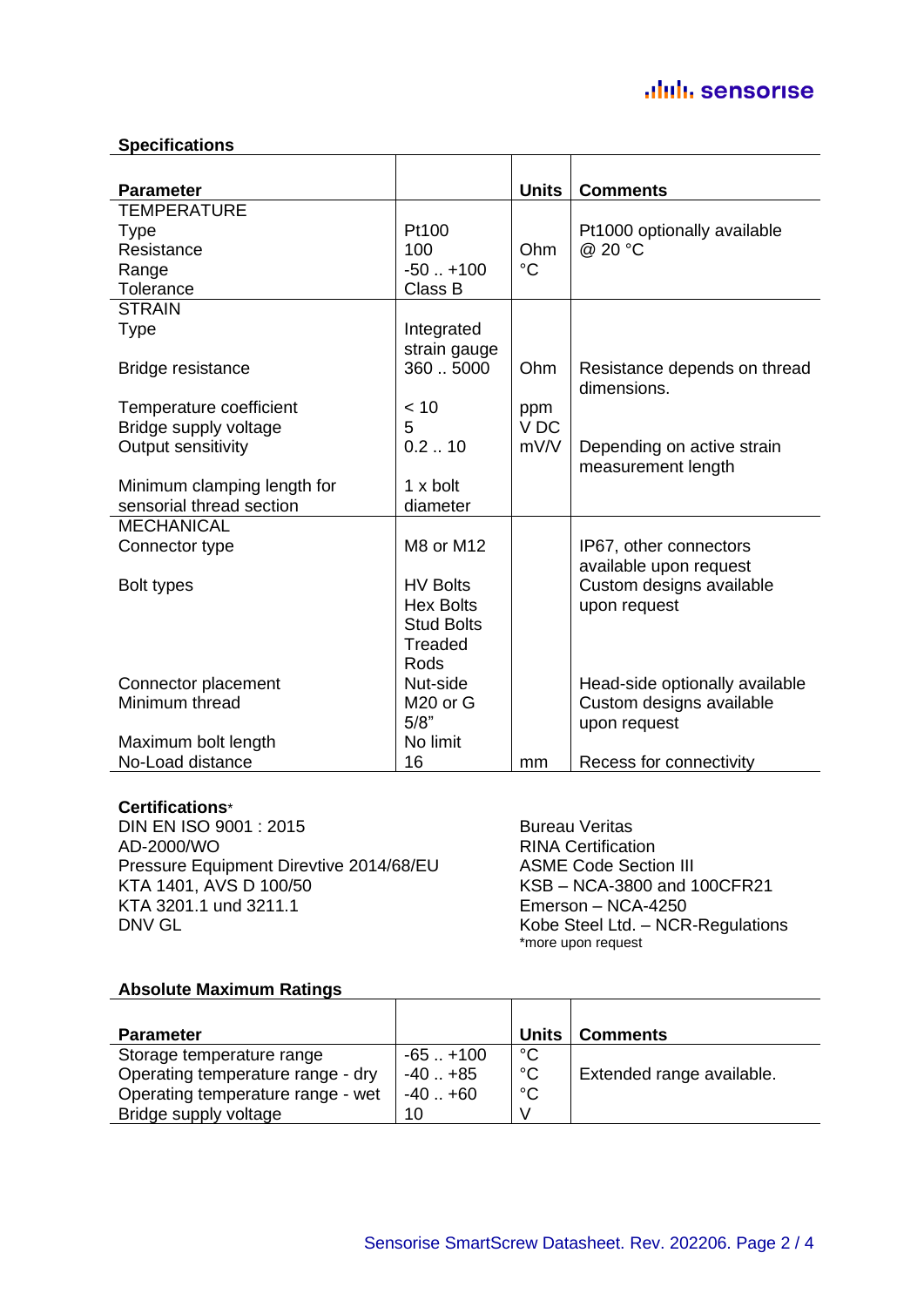**Bolt and mechanical construction must be properly grounded! Take special caution when performing welding activities on the mechanical construction – avoid if possible! Sensorise SmartScrews must not be placed in the path of the welding current!**

#### **Mechanical Mounting**

!

!

Although Sensorise SmartScrews are designed for harsh environments, handle the system with care. Do not drop the bolts as the connector or the thread might get damaged. Remove the protective sleeve right before mounting. The sensor inside the thread is well protected, however keep it away from sharp or abrasive objects that could reach the bottom of the thread.

**Before installing: Properly clean all inner threads (e.g. nuts) from manufacturing residue with a brush and suitable solvents (e.g. acetone)!**

Do not force the bolt into its hole and avoid touching the sides of the holes, especially with tensioning bolts. Mount the SmartScrew like a regular bolt using torque wrenches or hydraulic tools. Do not exceed recommended pre-tension of the bolt as specified by the bolt manufacturer.

#### **Electrical Connectivity**

Connect the bolt with standard sensor cables to the measurement equipment. Shielded cables are recommended for cables longer than 10 m and environments with high electromagnetic interference, e.g. close to electric motors or power electronics.

Protect your measurement equipment from electromagnetic discharges, e.g. lightning strikes in outdoor applications taking appropriate measures

#### **Signal Amplification and Data Acquisition**

#### **TEMPERATURE**

Many data acquisition devices offer inputs for RTD measurement. SmartScrews use 4-wire measurement.

#### **STRAIN**

SmartScrews are compatible with most industrial strain gauge amplifiers. The recommended bridge supply voltage is 5 V DC.

To effectively filter out 50 Hz noise, a cut-off frequency of 20 Hz or lower is recommended. If you expect higher frequencies (e.g. due to machine vibration) to be present, amplifiers with higher cut off-frequencies can be used.

Taring to mid-range (e.g. 12 mA for a 4..20 mA output signal) is recommended for later softwaretemperature compensation, especially in applications with a high temperature range.

#### **Calibration and Temperature Drift**

SmartScrews are delivered noncalibrated as a standard. To detect bolt failure (lose nuts, cracked bolts), taring the amplifier after tightening and setting thresholds for a (relative) value change is sufficient.

Due to the sensor element being distributed over the lengths of the thread, temperature drift is possible and cannot be compensated completely inside the SmartScrew. It is at the user's discretion to compensate for temperature drift with the help of the temperature signal in software. The temperature dependency is a quadratic function with its minimum around 20 °C and depends on the mounting conditions.